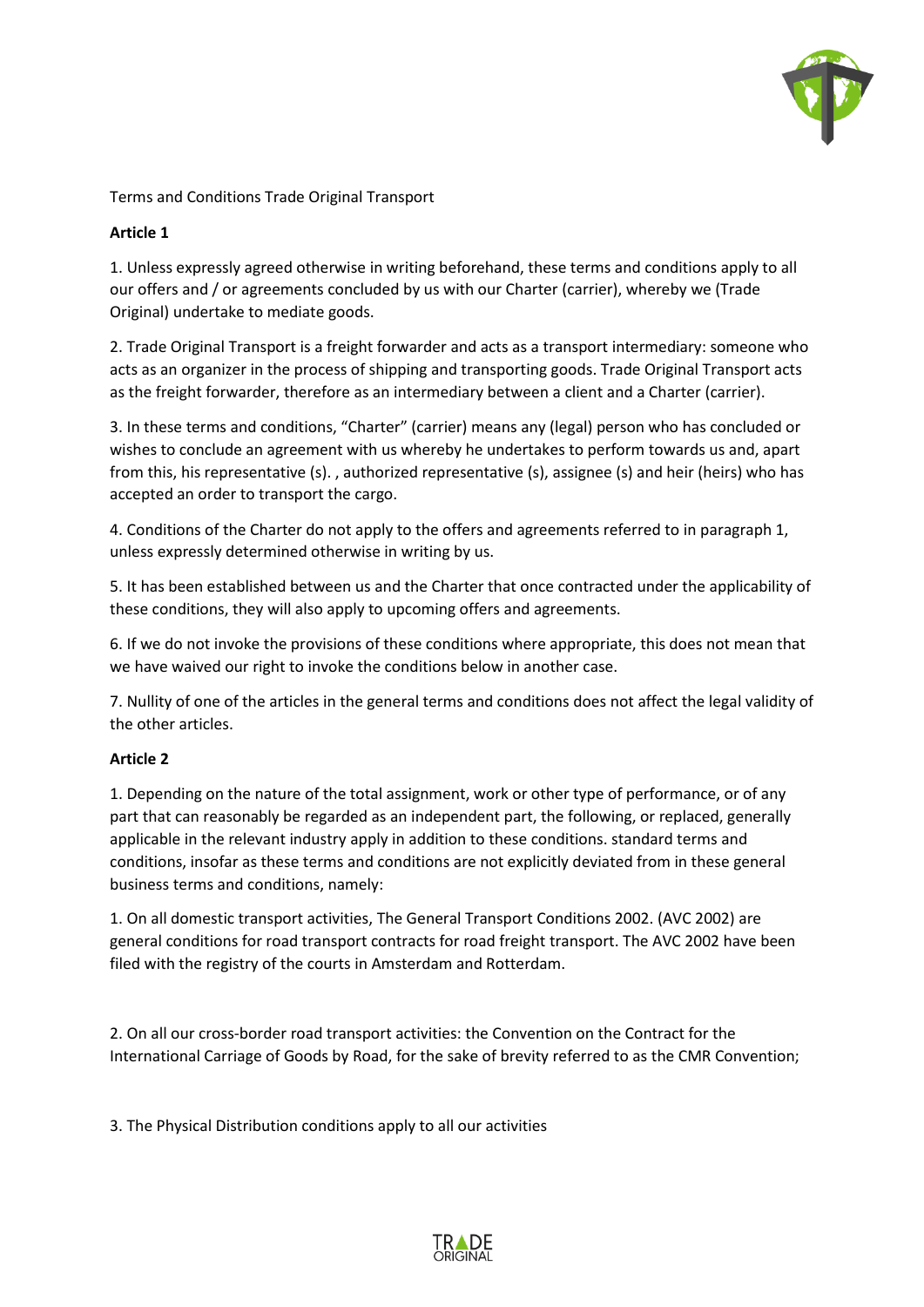

4. Dutch forwarding conditions of Fenex 2018

2. If the general terms and conditions referred to in paragraph 1 of this article are revised, the revised text will then apply from the date of filing of these revised general terms and conditions. If one or more of the general terms and conditions referred to in paragraph 1 of this article are replaced by a standard scheme in the manner referred to in Article 6: 214 of the Dutch Civil Code, or a standard scheme will replace it, then the date of promulgation of this scheme in the Dutch Government Gazette, the relevant standard scheme.

3. Moreover, we are always entitled to declare in advance that general terms and conditions other than those referred to in paragraph 1 of this article explicitly apply to a specific assignment, activity or other performance.

## **Article 3**

1. Unless expressly agreed otherwise in writing, all assignments with the charter are carried out in an order to be determined by us, whereby the capacity of the equipment available to us and the degree of occupancy thereof also determine the time of commencement and complete the assignments.

### **Article 4**

1. We are obliged to request instructions from the client if irregularities occur during the work that prevent the execution of the above, or as a result of which the work can no longer be carried out in accordance with the order given.

### **Article 5**

1. We are not liable for damage and costs, other than as a result of intent or gross negligence on our part, however named and arising, if a Charter or any third party, whether or not for compensation:

1. uses our equipment;

2. has requested us to perform certain activities, which activities are not part of any agreements already concluded, and we have acted in this respect according to instructions given by or on behalf of the client and / or that other third party;

2. We are not liable for damage and / or costs, however named, if this damage and / or costs ensuing from services, work and / or deliveries which are made free of charge, unless the charter proves that the damage and / or costs have arisen as a result of intentional or intentionally equivalent gross errors on our part.

3. We stipulate all legal and contractual defenses, which we can invoke in defending our own liability towards the charter, or any third party, also for the benefit of our subordinates and the nonsubordinates for whose conduct we would be liable under the law .

4. The provisions of this article are without prejudice to our legal liability under mandatory provisions.

### **Article 6**